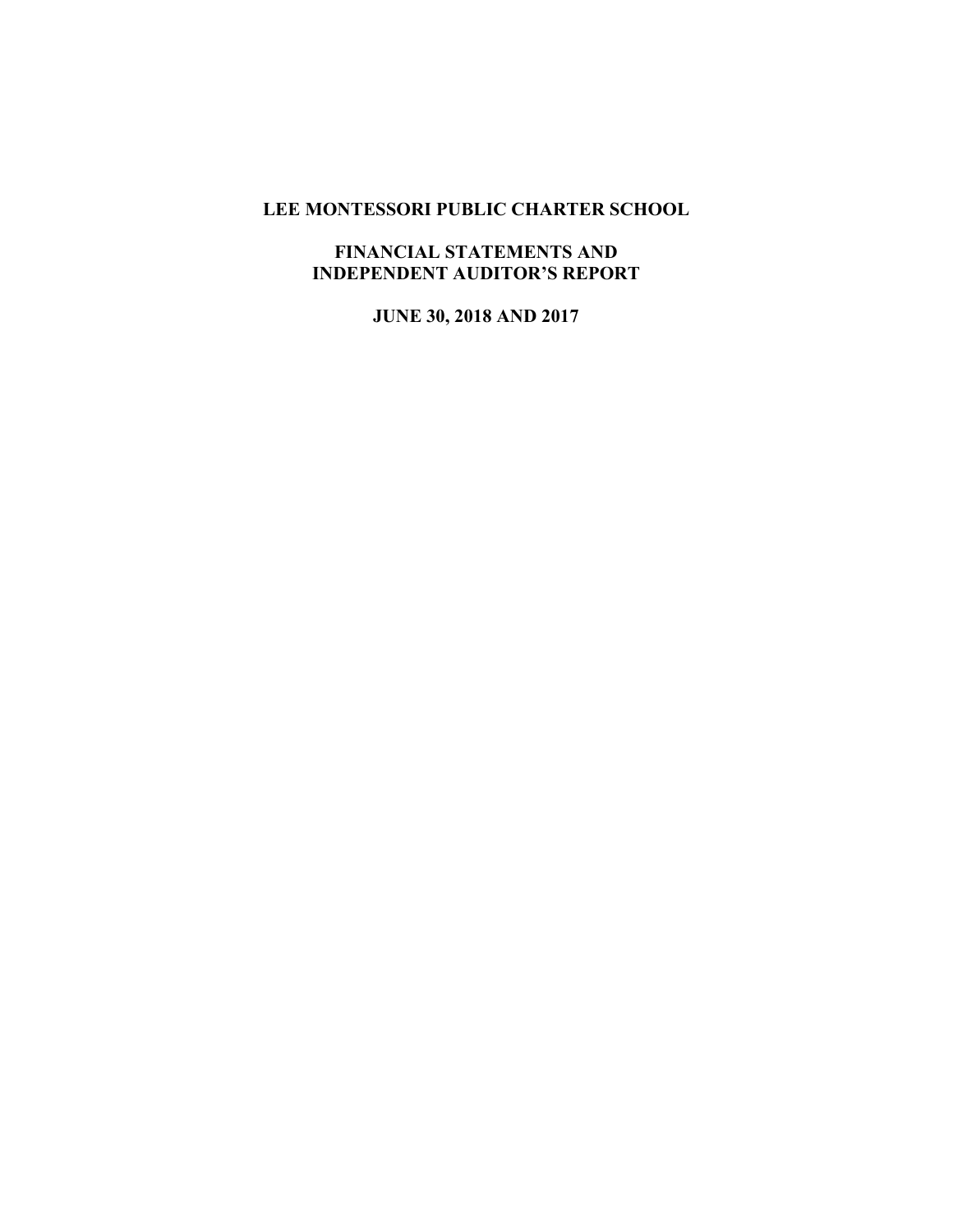# **TABLE OF CONTENTS**

|                                                                                                                                | Page No.       |
|--------------------------------------------------------------------------------------------------------------------------------|----------------|
| <b>INDEPENDENT AUDITOR'S REPORT</b>                                                                                            | $1 - 2$        |
| <b>FINANCIAL STATEMENTS</b>                                                                                                    |                |
| <b>Statements of Financial Position</b>                                                                                        | 3              |
| Statement of Activities, Year Ended June 30, 2018                                                                              | $\overline{4}$ |
| Statement of Activities, Year Ended June 30, 2017                                                                              | 5              |
| Statement of Functional Expenses, Year Ended June 30, 2018                                                                     | 6              |
| Statement of Functional Expenses, Year Ended June 30, 2017                                                                     | 7              |
| <b>Statements of Cash Flows</b>                                                                                                | 8              |
| Notes to the Financial Statements                                                                                              | $9 - 14$       |
| <b>Independent Auditor's Report on Internal Control over</b><br><b>Financial Reporting and on Compliance and Other Matters</b> |                |
| <b>Based on an Audit of Financial Statements Performed in</b><br><b>Accordance with Government Auditing Standards</b>          | $15 - 16$      |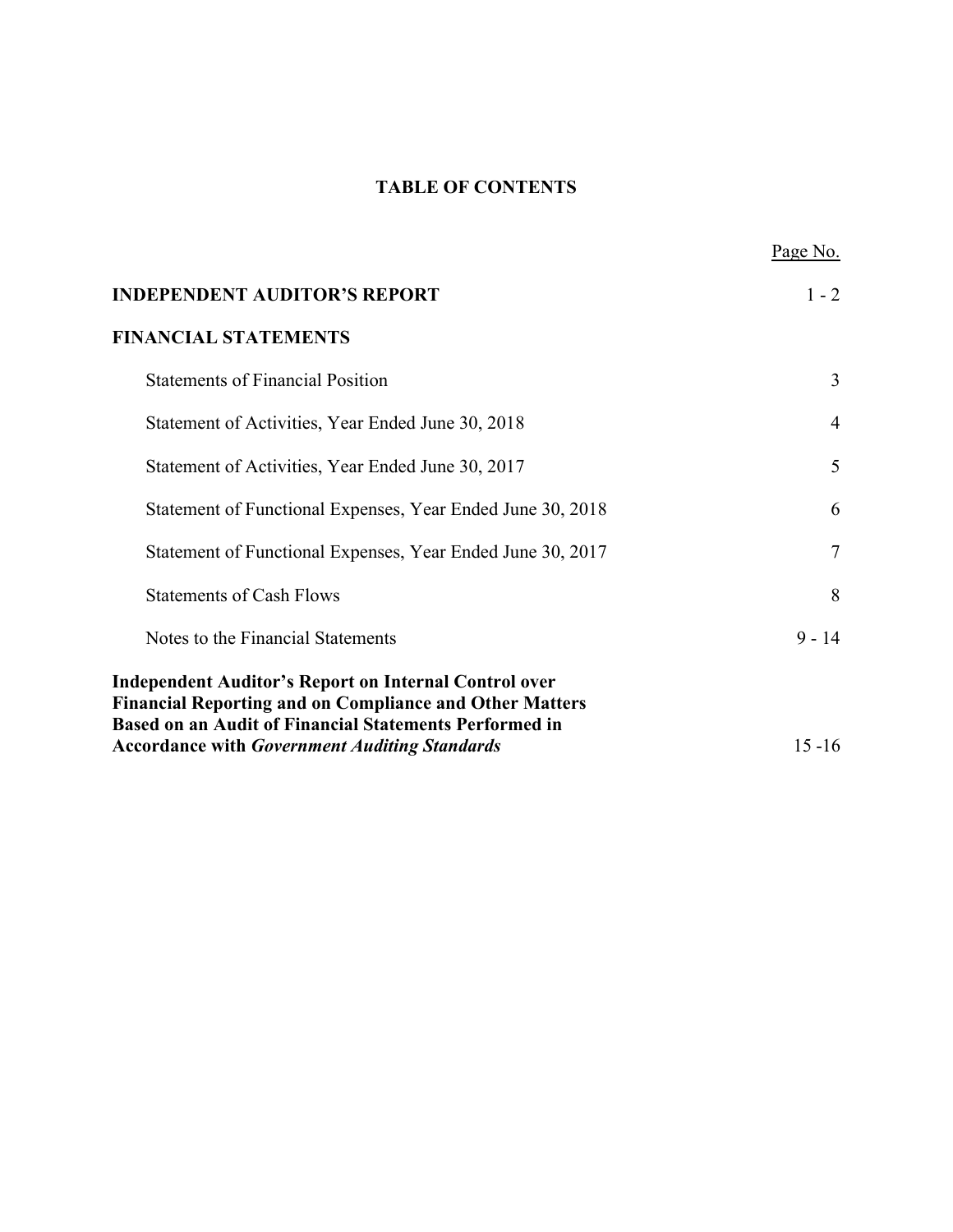

1730 Rhode Island Avenue, NW Suite 800 Washington, DC 20036 (202) 296-3306 Fax: (202) 296-0059

# Independent Auditor's Report

To the Board of Trustees Lee Montessori Public Charter School Washington, DC

#### **Report on the Financial Statements**

We have audited the accompanying financial statements of Lee Montessori Public Charter School (a nonprofit organization), which comprise the statements of financial position as of June 30, 2018 and 2017, and the related statements of activities, functional expenses, and cash flows for the years then ended, and the related notes to the financial statements.

#### **Management's Responsibility for the Financial Statements**

Management is responsible for the preparation and fair presentation of these financial statements in accordance with accounting principles generally accepted in the United States of America; this includes the design, implementation, and maintenance of internal control relevant to the preparation and fair presentation of financial statements that are free from material misstatement, whether due to fraud or error.

#### **Auditor's Responsibility**

Our responsibility is to express an opinion on these financial statements based on our audits. We conducted our audits in accordance with auditing standards generally accepted in the United States of America and the standards applicable to financial audits contained in *Government Auditing Standards*, issued by the Comptroller General of the United States. Those standards require that we plan and perform the audit to obtain reasonable assurance about whether the financial statements are free from material misstatement.

An audit involves performing procedures to obtain audit evidence about the amounts and disclosures in the financial statements. The procedures selected depend on the auditor's judgment, including the assessment of risks of material misstatement of the financial statements, whether due to fraud or error. In making those risk assessments, the auditor considers internal control relevant to the entity's preparation and fair presentation of the financial statements in order to design audit procedures that are appropriate in the circumstances, but not for the purpose of expressing an opinion on the effectiveness of the entity's internal control. Accordingly, we express no such opinion. An audit also includes evaluating the appropriateness of accounting policies used and the reasonableness of significant accounting estimates made by management, as well as evaluating the overall presentation of the financial statements.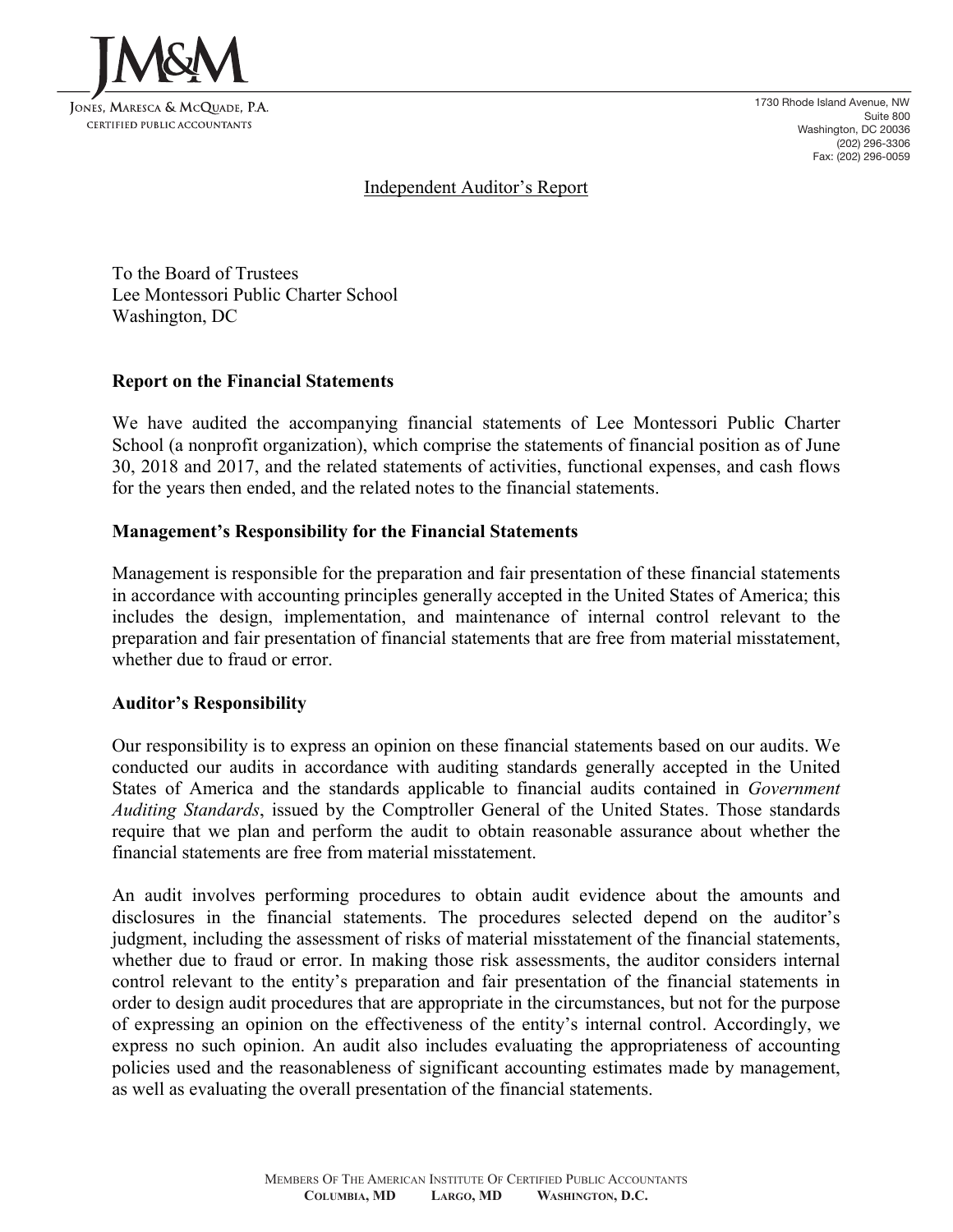Lee Montessori Public Charter School Independent Auditor's Report Page Two

We believe that the audit evidence we have obtained is sufficient and appropriate to provide a basis for our audit opinion.

# **Opinion**

In our opinion, the financial statements referred to above present fairly, in all material respects, the financial position of Lee Montessori Public Charter School as of June 30, 2018 and 2017, and the changes in its net assets and its cash flows for the years then ended in accordance with accounting principles generally accepted in the United States of America.

# **Other Reporting Required by** *Government Auditing Standards*

In accordance with *Government Auditing Standards*, we have also issued our report dated November 28, 2018, on our consideration of Lee Montessori Public Charter School's internal control over financial reporting and on our tests of its compliance with certain provisions of laws, regulations, contracts, and grant agreements and other matters. The purpose of that report is to describe the scope of our testing of internal control over financial reporting and compliance and the results of that testing, and not to provide an opinion on internal control over financial reporting or on compliance. That report is an integral part of an audit performed in accordance with *Government Auditing Standards* in considering Lee Montessori Public Charter School's internal control over financial reporting and compliance.

Jam Marma & Ma Quade PA

Washington, DC November 28, 2018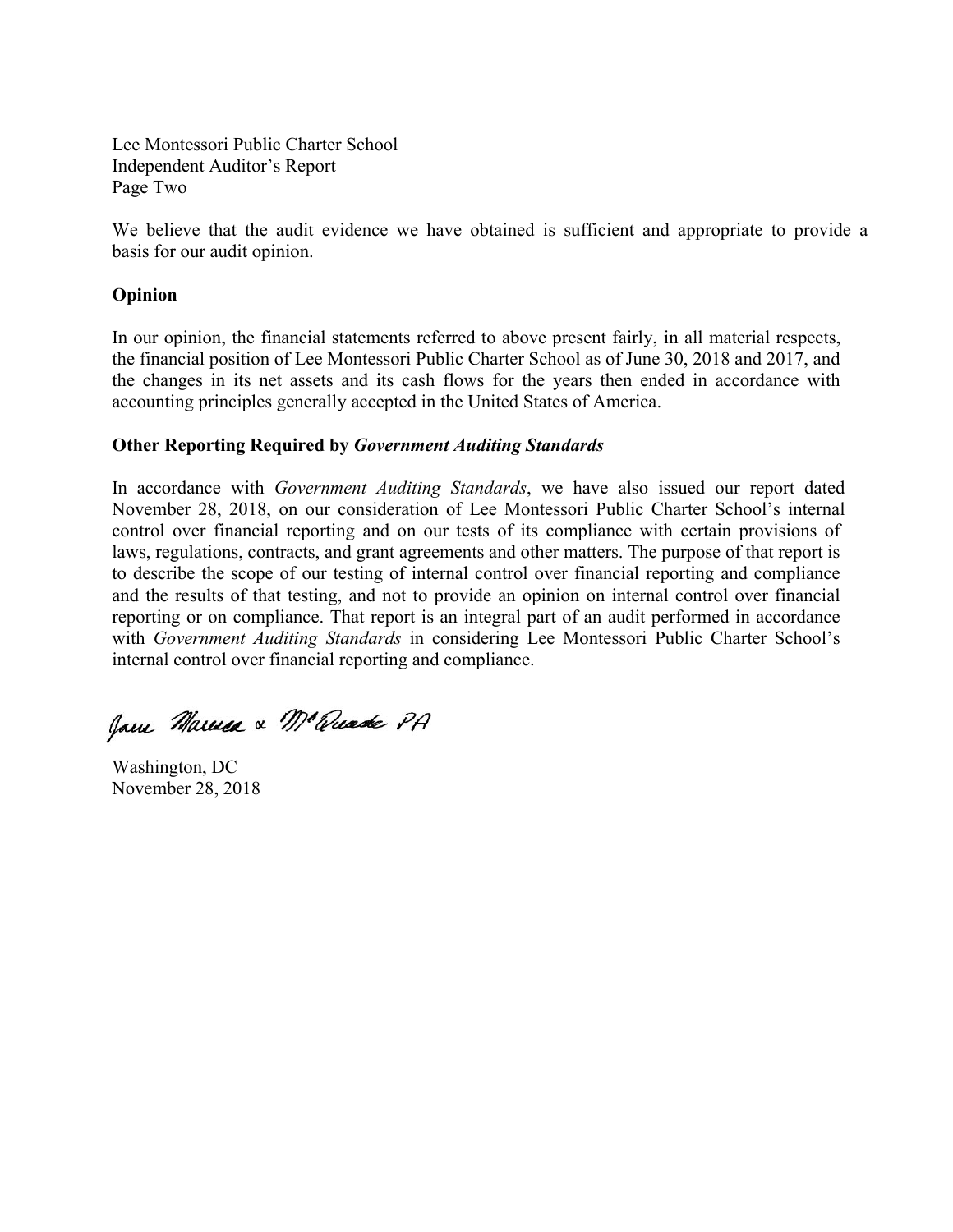# **LEE MONTESSORI PUBLIC CHARTER SCHOOL STATEMENTS OF FINANCIAL POSITION JUNE 30, 2018 AND 2017**

|                                         |               | 2018      |                           | 2017     |  |
|-----------------------------------------|---------------|-----------|---------------------------|----------|--|
| <b>ASSETS</b>                           |               |           |                           |          |  |
| <b>CURRENT ASSETS</b>                   |               |           |                           |          |  |
| Cash                                    | $\mathsf{\$}$ | 920,280   | \$                        | 790,873  |  |
| Grants receivable                       |               | 48,930    |                           | 26,825   |  |
| Other receivable, net                   |               | 34,187    |                           | 3,410    |  |
| Prepaid expenses                        |               | 10,793    |                           | 11,083   |  |
| <b>Total Current Assets</b>             |               | 1,014,190 |                           | 832,191  |  |
| PROPERTY AND EQUIPMENT                  |               |           |                           |          |  |
| Furniture and fixtures                  |               | 205,507   |                           | 151,108  |  |
| Equipment                               |               | 18,582    |                           | 9,020    |  |
| Property and Equpiment                  |               | 224,089   |                           | 160,128  |  |
| Less: accumulated depreciation          |               | (62, 277) |                           | (39,091) |  |
| Property and Equipment, Net             |               | 161,812   |                           | 121,037  |  |
| <b>OTHER ASSETS</b>                     |               |           |                           |          |  |
| Security deposit                        |               | 5,000     |                           | 5,000    |  |
| <b>TOTAL ASSETS</b>                     | \$            | 1,181,002 | $\boldsymbol{\mathsf{S}}$ | 958,228  |  |
| <b>LIABILITIES AND NET ASSETS</b>       |               |           |                           |          |  |
| <b>CURRENT LIABILITIES</b>              |               |           |                           |          |  |
| Accounts payable                        | $\mathbf S$   | 145,849   | \$                        | 92,421   |  |
| Accrued expenses                        |               | 113,950   |                           | 83,197   |  |
| Deferred revenue                        |               | 15,034    |                           | 51,767   |  |
| <b>Total Liabilities</b>                |               | 274,833   |                           | 227,385  |  |
| <b>NET ASSETS</b>                       |               |           |                           |          |  |
| Unrestricted                            |               | 906,169   |                           | 730,843  |  |
| <b>TOTAL LIABILITIES AND NET ASSETS</b> | \$            | 1,181,002 | \$                        | 958,228  |  |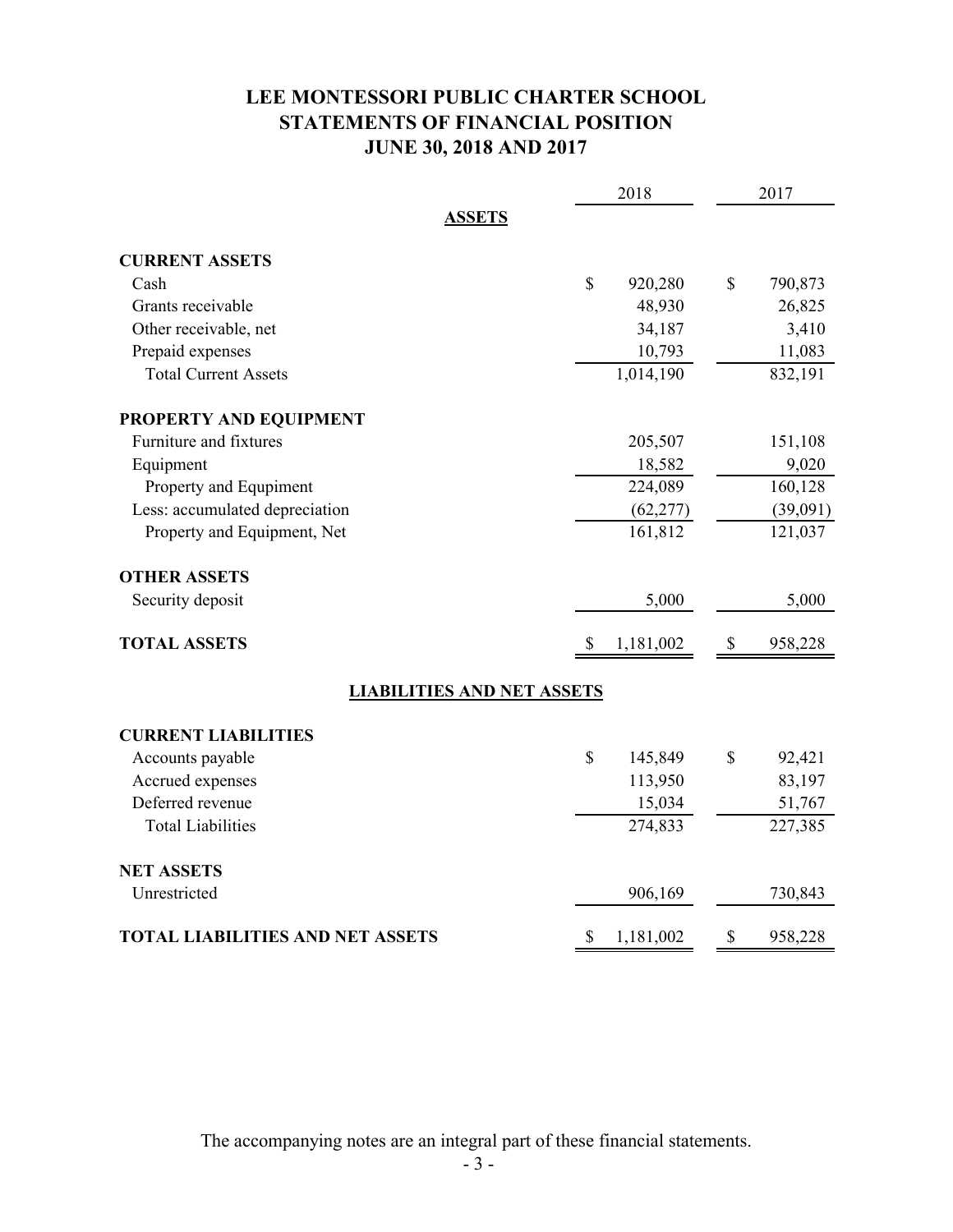# **LEE MONTESSORI PUBLIC CHARTER SCHOOL STATEMENT OF ACTIVITIES YEAR ENDED JUNE 30, 2018**

| <b>UNRESTRICTED REVENUE AND SUPPORT</b> |                 |
|-----------------------------------------|-----------------|
| Per pupil appropriations                | \$<br>2,823,063 |
| Per pupil facility allowance            | 565,113         |
| Activity fees                           | 266,188         |
| Federal entitlements and grants         | 158,901         |
| Other grants and contributions          | 18,511          |
| In-kind contributions                   | 31,126          |
| <b>Total Revenue and Support</b>        | 3,862,902       |
| <b>EXPENSES</b>                         |                 |
| Program/Education                       | 2,901,475       |
| <b>Supporting Services:</b>             |                 |
| Management and general                  | 697,409         |
| Fundraising                             | 88,692          |
| <b>Total Expenses</b>                   | 3,687,576       |
| <b>CHANGE IN NET ASSETS</b>             | 175,326         |
| NET ASSETS, beginning of year           | 730,843         |
| NET ASSETS, end of year                 | 906,169         |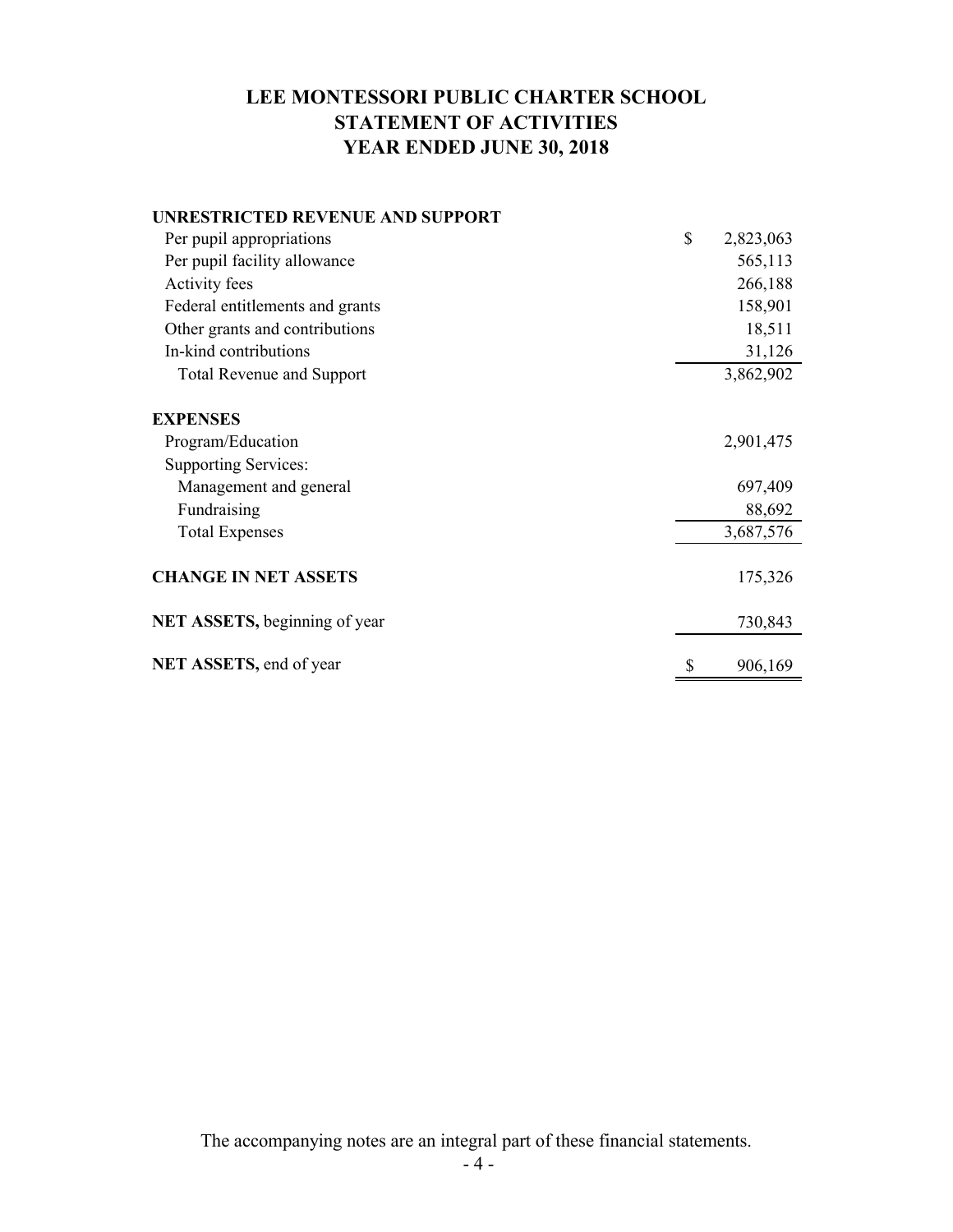# **LEE MONTESSORI PUBLIC CHARTER SCHOOL STATEMENT OF ACTIVITIES YEAR ENDED JUNE 30, 2017**

|                                      | Temporarily |              |              |            |    |           |  |
|--------------------------------------|-------------|--------------|--------------|------------|----|-----------|--|
|                                      |             | Unrestricted |              | Restricted |    | Total     |  |
| <b>REVENUE AND SUPPORT</b>           |             |              |              |            |    |           |  |
| Per pupil appropriations             | $\mathbf S$ | 2,270,153    | $\mathbb{S}$ |            | \$ | 2,270,153 |  |
| Per pupil facility allowance         |             | 452,980      |              |            |    | 452,980   |  |
| Activity fees                        |             | 150,407      |              |            |    | 150,407   |  |
| Federal entitlements and grants      |             | 53,678       |              |            |    | 53,678    |  |
| Other grants and contributions       |             | 15,372       |              |            |    | 15,372    |  |
| In-kind contributions                |             | 25,849       |              |            |    | 25,849    |  |
| Net assets released from restriction |             | 26,353       |              | (26, 353)  |    |           |  |
| <b>Total Revenue and Support</b>     |             | 2,994,792    |              | (26, 353)  |    | 2,968,439 |  |
| <b>EXPENSES</b>                      |             |              |              |            |    |           |  |
| Program/Education                    |             | 2,151,561    |              |            |    | 2,151,561 |  |
| <b>Supporting Services:</b>          |             |              |              |            |    |           |  |
| Management and general               |             | 512,139      |              |            |    | 512,139   |  |
| Fundraising                          |             | 36,337       |              |            |    | 36,337    |  |
| <b>Total Expenses</b>                |             | 2,700,037    |              |            |    | 2,700,037 |  |
| <b>CHANGE IN NET ASSETS</b>          |             | 294,755      |              | (26, 353)  |    | 268,402   |  |
| NET ASSETS, beginning of year        |             | 436,088      |              | 26,353     |    | 462,441   |  |
| NET ASSETS, end of year              | \$          | 730,843      | \$           |            | \$ | 730,843   |  |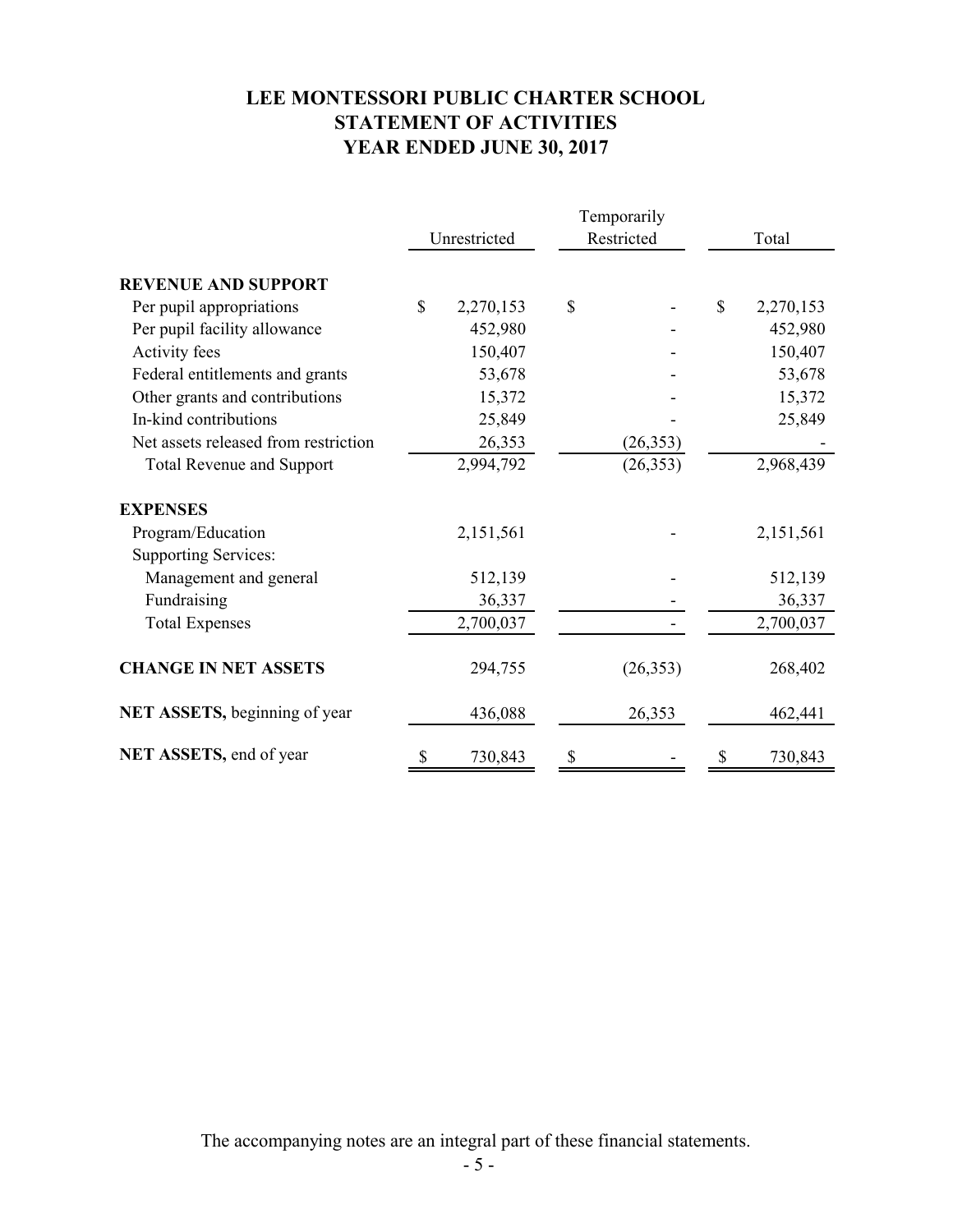#### **LEE MONTESSORI PUBLIC CHARTER SCHOOL STATEMENT OF FUNCTIONAL EXPENSES YEAR ENDED JUNE 30, 2018**

|                                   |                     | <b>Supporting Services</b> |                |                 |
|-----------------------------------|---------------------|----------------------------|----------------|-----------------|
|                                   | Program/            | Management                 |                |                 |
|                                   | Education           | and General                | Fundraising    | Total           |
| PERSONNEL COSTS                   |                     |                            |                |                 |
| Salaries                          | \$1,461,353         | \$<br>313,513              | \$<br>47,213   | \$<br>1,822,079 |
| Employee benefits                 | 148,183             | 31,792                     | 4,787          | 184,762         |
| Payroll taxes                     | 121,798             | 26,131                     | 3,936          | 151,865         |
| Staff development                 | 157,296             | 12,114                     |                | 169,410         |
| <b>Total Personnel Costs</b>      | 1,888,630           | 383,550                    | 55,936         | 2,328,116       |
| <b>DIRECT STUDENT COSTS</b>       |                     |                            |                |                 |
| Supplies and materials            | 58,423              |                            |                | 58,423          |
| Contracted student services       | 310,704             |                            |                | 310,704         |
| Textbooks                         | 9,520               |                            |                | 9,520           |
| Student assessments               | 5,484               |                            |                | 5,484           |
| Food service                      | 95,391              |                            |                | 95,391          |
| Other                             | 13,374              |                            |                | 13,374          |
| <b>Total Direct Student Costs</b> | 492,896             |                            |                | 492,896         |
| <b>OCCUPANCY EXPENSES</b>         |                     |                            |                |                 |
| Rent                              | 458,765             | 114,692                    |                | 573,457         |
| Maintenance and repairs           | 600                 | 150                        |                | 750             |
| <b>Total Occupancy Expenses</b>   | 459,365             | 114,842                    |                | 574,207         |
| <b>OFFICE EXPENSES</b>            |                     |                            |                |                 |
| Office supplies and materials     | 16,266              | 4,067                      |                | 20,333          |
| Printing and publications         | 5,490               | 1,372                      |                | 6,862           |
| Postage and shipping              | 243                 | 60                         |                | 303             |
| Telephone                         | 5,503               | 1,376                      |                | 6,879           |
| Other                             | 1,817               | 453                        |                | 2,270           |
| <b>Total Office Expenses</b>      | $\overline{29,319}$ | 7,328                      |                | 36,647          |
| <b>GENERAL EXPENSES</b>           |                     |                            |                |                 |
| Insurance                         | 9,239               | 2,310                      |                | 11,549          |
| Consultants                       |                     | 29,078                     |                | 29,078          |
| Authorizer fee                    |                     | 36,840                     |                | 36,840          |
| Accounting, auditing and payroll  |                     | 84,639                     |                | 84,639          |
| Legal fees                        |                     | 7,507                      |                | 7,507           |
| Depreciation                      | 18,550              | 4,637                      |                | 23,187          |
| Bad debt                          |                     | 25,809                     |                | 25,809          |
| Profesional fundraising fees      |                     |                            | 32,756         | 32,756          |
| Other                             | 3,476               | 869                        |                | 4,345           |
| <b>Total General Expenses</b>     | 31,265              | 191,689                    | 32,756         | 255,710         |
| <b>Total Expenses</b>             | \$2,901,475         | \$<br>697,409              | $\$$<br>88,692 | 3,687,576<br>\$ |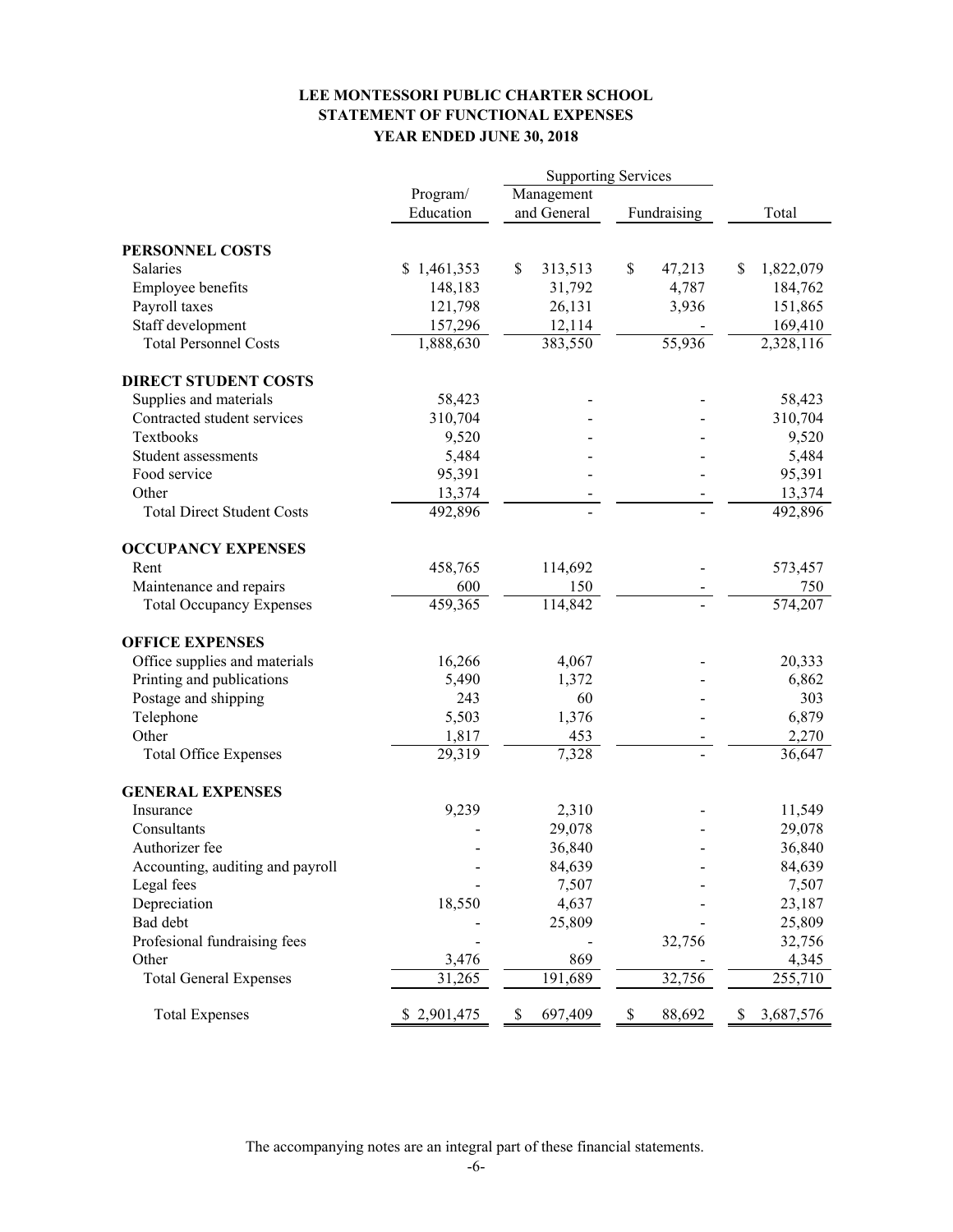#### **LEE MONTESSORI PUBLIC CHARTER SCHOOL STATEMENT OF FUNCTIONAL EXPENSES YEAR ENDED JUNE 30, 2017**

|                                   |             |               | <b>Supporting Services</b> |                           |
|-----------------------------------|-------------|---------------|----------------------------|---------------------------|
|                                   | Program/    | Management    |                            |                           |
|                                   | Education   | and General   | Fundraising                | Total                     |
| <b>PERSONNEL COSTS</b>            |             |               |                            |                           |
| Salaries                          | \$1,144,825 | \$<br>237,342 | \$<br>13,961               | \$<br>1,396,128           |
| Employee benefits                 | 101,510     | 21,045        | 1,238                      | 123,793                   |
| Payroll taxes                     | 93,838      | 19,454        | 1,144                      | 114,436                   |
| Staff development                 | 64,168      | 13,303        | 783                        | 78,254                    |
| <b>Total Personnel Costs</b>      | 1,404,341   | 291,144       | 17,126                     | 1,712,611                 |
| <b>DIRECT STUDENT COSTS</b>       |             |               |                            |                           |
| Supplies and materials            | 50,331      |               |                            | 50,331                    |
| Contracted student services       | 177,019     |               |                            | 177,019                   |
| Student assessments               | 10,340      |               |                            | 10,340                    |
| Food service                      | 78,154      |               |                            | 78,154                    |
| Other                             | 8,891       |               |                            | 8,891                     |
| <b>Total Direct Student Costs</b> | 324,735     |               |                            | 324,735                   |
| <b>OCCUPANCY EXPENSES</b>         |             |               |                            |                           |
| Rent                              | 362,384     | 90,596        |                            | 452,980                   |
| Maintenance and repairs           | 1,477       | 370           |                            | 1,847                     |
| <b>Total Occupancy Expenses</b>   | 363,861     | 90,966        |                            | 454,827                   |
| <b>OFFICE EXPENSES</b>            |             |               |                            |                           |
| Office supplies and materials     | 14,675      | 3,668         |                            | 18,343                    |
| Printing and publications         | 3,374       | 844           |                            | 4,218                     |
| Postage and shipping              | 514         | 129           |                            | 643                       |
| Telephone                         | 5,856       | 1,464         |                            | 7,320                     |
| Other                             | 5,093       | 1,273         |                            | 6,366                     |
| <b>Total Office Expenses</b>      | 29,512      | 7,378         |                            | 36,890                    |
| <b>GENERAL EXPENSES</b>           |             |               |                            |                           |
| Insurance                         | 8,538       | 2,134         |                            | 10,672                    |
| <b>Bank</b> fees                  | 846         | 211           |                            | 1,057                     |
| Consultants                       |             | 7,878         |                            | 7,878                     |
| Authorizer fee                    |             | 31,082        |                            | 31,082                    |
| Accounting, auditing and payroll  |             | 74,317        |                            | 74,317                    |
| Legal fees                        |             | 2,097         |                            | 2,097                     |
| Depreciation                      | 13,580      | 3,395         |                            | 16,975                    |
| Other                             | 6,148       | 1,537         | 19,211                     | 26,896                    |
| <b>Total General Expenses</b>     | 29,112      | 122,651       | 19,211                     | 170,974                   |
| <b>Total Expenses</b>             | \$2,151,561 | \$<br>512,139 | \$<br>36,337               | 2,700,037<br>$\mathbb{S}$ |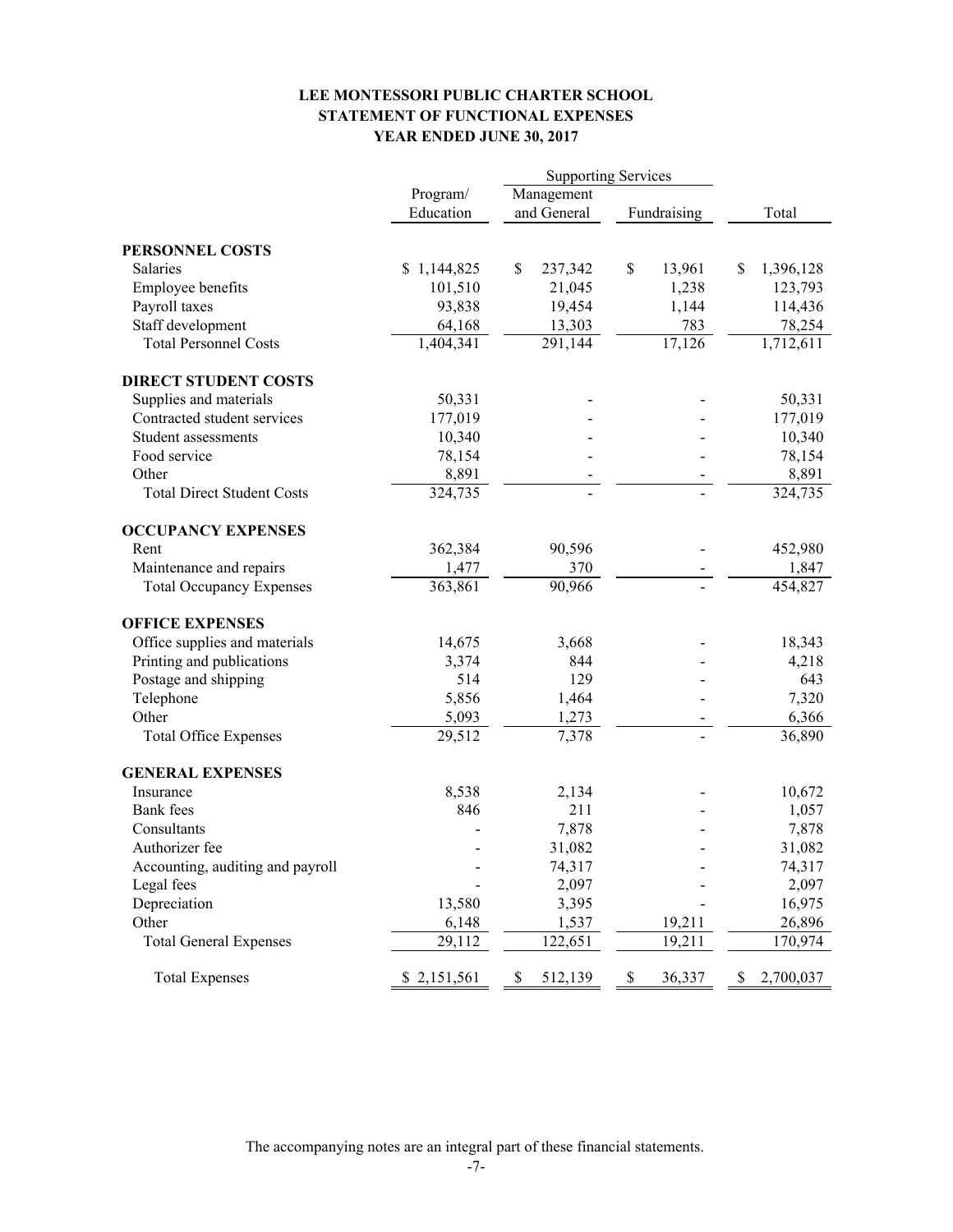# **LEE MONTESSORI PUBLIC CHARTER SCHOOL STATEMENTS OF CASH FLOWS YEARS ENDED JUNE 30, 2018 AND 2017**

|                                                       | 2018          | 2017 |          |
|-------------------------------------------------------|---------------|------|----------|
| <b>CASH FLOWS FROM OPERATING ACTIVITIES</b>           |               |      |          |
| Change in net assets                                  | \$<br>175,326 | \$   | 268,402  |
| Adjustments to reconcile change in net assets to cash |               |      |          |
| provided by operating activities:                     |               |      |          |
| Depreciation                                          | 23,187        |      | 16,975   |
| Bad debt                                              | 25,809        |      |          |
| (Increase) decrease in assets:                        |               |      |          |
| Grants receivable                                     | (22,105)      |      | 22,821   |
| Other receivable                                      | (56, 586)     |      |          |
| Prepaid expenses                                      | 290           |      | (963)    |
| Increase (decrease) in liabilities:                   |               |      |          |
| Accounts payable                                      | 53,428        |      | (55,600) |
| Accrued expenses                                      | 30,753        |      | (6,855)  |
| Deferred revenue                                      | (36, 733)     |      | 51,767   |
| Net Cash Provided by Operating Activities             | 193,369       |      | 296,547  |
| <b>CASH FLOWS FROM INVESTING ACTIVITIES</b>           |               |      |          |
| Purchase of property and equipment                    | (63, 962)     |      | (33,069) |
| Net Cash Used for Investing Activities                | (63,962)      |      | (33,069) |
| <b>NET CHANGE IN CASH</b>                             | 129,407       |      | 263,478  |
| CASH, beginning of year                               | 790,873       |      | 527,395  |
| CASH, end of year                                     | \$<br>920,280 | \$   | 790,873  |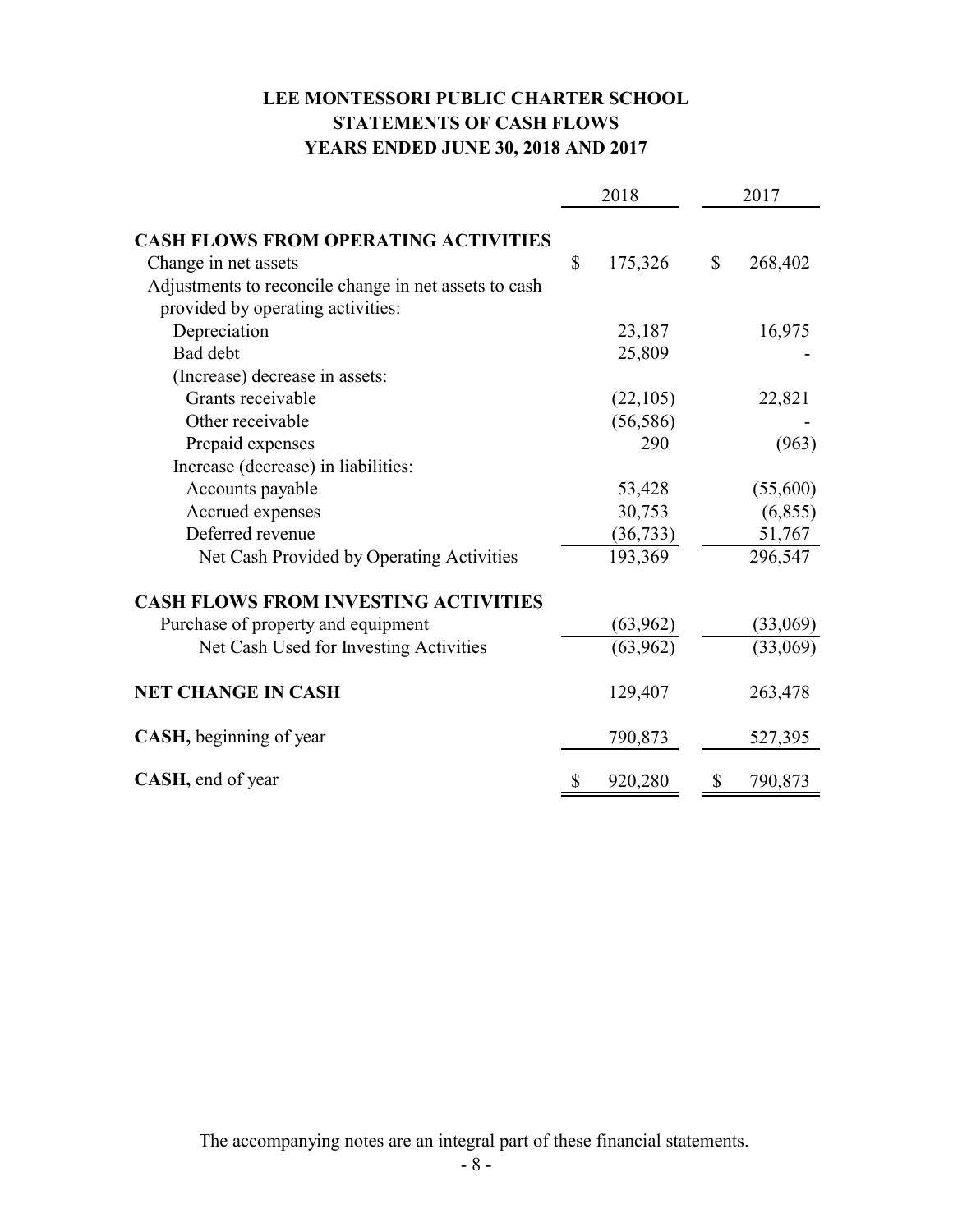### **NOTE A – ORGANIZATION AND PURPOSE**

Lee Montessori Public Charter School (the "School") was organized in January 2013 as a notfor-profit organization dedicated to creating a peaceful, multi-age learning environment for public preschool and elementary aged children. The School's first year of operation was fall 2014 – spring 2015. The School fosters the physical, social, emotional, and academic growth and development of students and produce life-long learners. The School achieves its mission by:

- Inspiring academic success by providing Montessori curriculum in a holistic and developmentally responsive environment;
- Nurturing student creativity, curiosity and efficacy by promoting self-directed education;
- Offer individual paced academic instruction and activities;
- Engaging students in purposeful and collaborative community building activities;
- Fostering student's use of inner discipline, concentration and task completion to encourage lifelong critical thinking and discovery, and
- Preserving and cultivating the innate capacity of students so they can reach their full potential as contributing global citizens.

# **NOTE B – SUMMARY OF SIGNIFICANT ACCOUNTING POLICIES**

#### Basis of Accounting

The School's financial statements are prepared on the accrual basis of accounting. Therefore, revenue and related assets are recognized when earned and expenses and related liabilities are recognized as the obligations are incurred.

#### Basis of Presentation

Financial statement presentation follows Financial Accounting Standards Board ("FASB") Accounting Standards Codification ("ASC") Topic *Not-for-Profit-Entities*. In accordance with the topic, the School is required to report information regarding its financial position and activities according to three classes of net assets. Accordingly, the net assets of the School and changes therein are classified and reported as follows:

*Unrestricted Net Assets* – Net assets not subject to donor-imposed stipulations.

*Temporarily Restricted Net Assets* – Net assets subject to donor-imposed stipulations that may or will be met by either actions of and/or the passage of time.

*Permanently Restricted Net Assets* – Net assets subject to donor-imposed stipulations that they be maintained permanently by the School.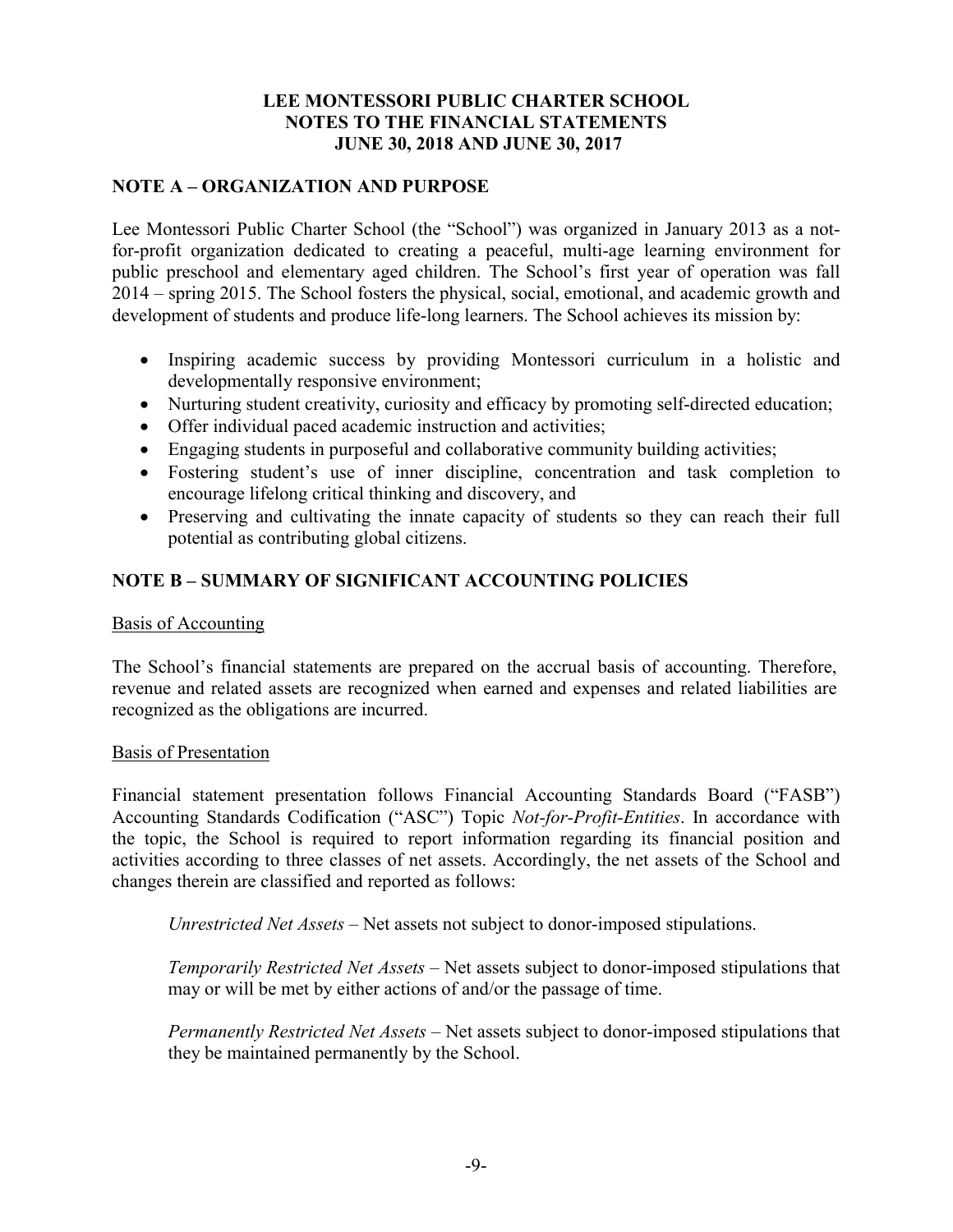# **NOTE B – SUMMARY OF SIGNIFICANT ACCOUNTING POLICIES –** continued

#### Basis of Presentation (continued)

The School had no temporarily or permanently restricted net assets for the years ended June 30, 2018 and 2017.

#### Grants and Other Receivable

Grants and other receivable are recorded when billed and represent claims against third parties that will be settled in cash. Grants receivable are reported net of an allowance for doubtful accounts, if any. The allowance for doubtful accounts, if any, is estimated based on historical collection trends, the age of outstanding receivable and existing economic conditions. If actual experience changes, revisions to the allowance may be necessary. Past due grants receivable are written off when internal collection efforts have been unsuccessful in collecting the amount due. As of June 30, 2018 and 2017, the majority of the receivables are due from governmental agencies. Management has established an allowance for doubtful accounts totaling \$25,809 and \$0 as of June 30, 2018 and 2017, respectively.

# Property and Equipment

All acquisitions of property and equipment in excess of \$1,000 and all expenditures for repairs, maintenance, and betterments that materially prolong the useful lives of assets are capitalized. Property and equipment acquired are recorded at cost or, if donated, at the approximate fair value at the time of donation. Depreciation is computed using the straight-line method over the estimated useful lives of the assets, which range from three to seven years. Leasehold improvements are depreciated over the lesser of the estimated useful life of the asset or the lease term. Maintenance and repairs which do not improve or extend the life of the respective asset are charged to expense when incurred.

#### Revenue Recognition

Contributions received are recorded as increases in unrestricted, temporarily restricted or permanently restricted net assets, depending on the existence and/or nature of any donor restrictions. When a restriction expires (that is, when a stipulated time restriction ends or the purpose of the restriction is accomplished), temporarily restricted net assets are reclassified to unrestricted net assets and reported in the statement of activities as net assets released from restrictions. When restrictions are met within the same year as restricted funds are contributed, they are classified as unrestricted contributions.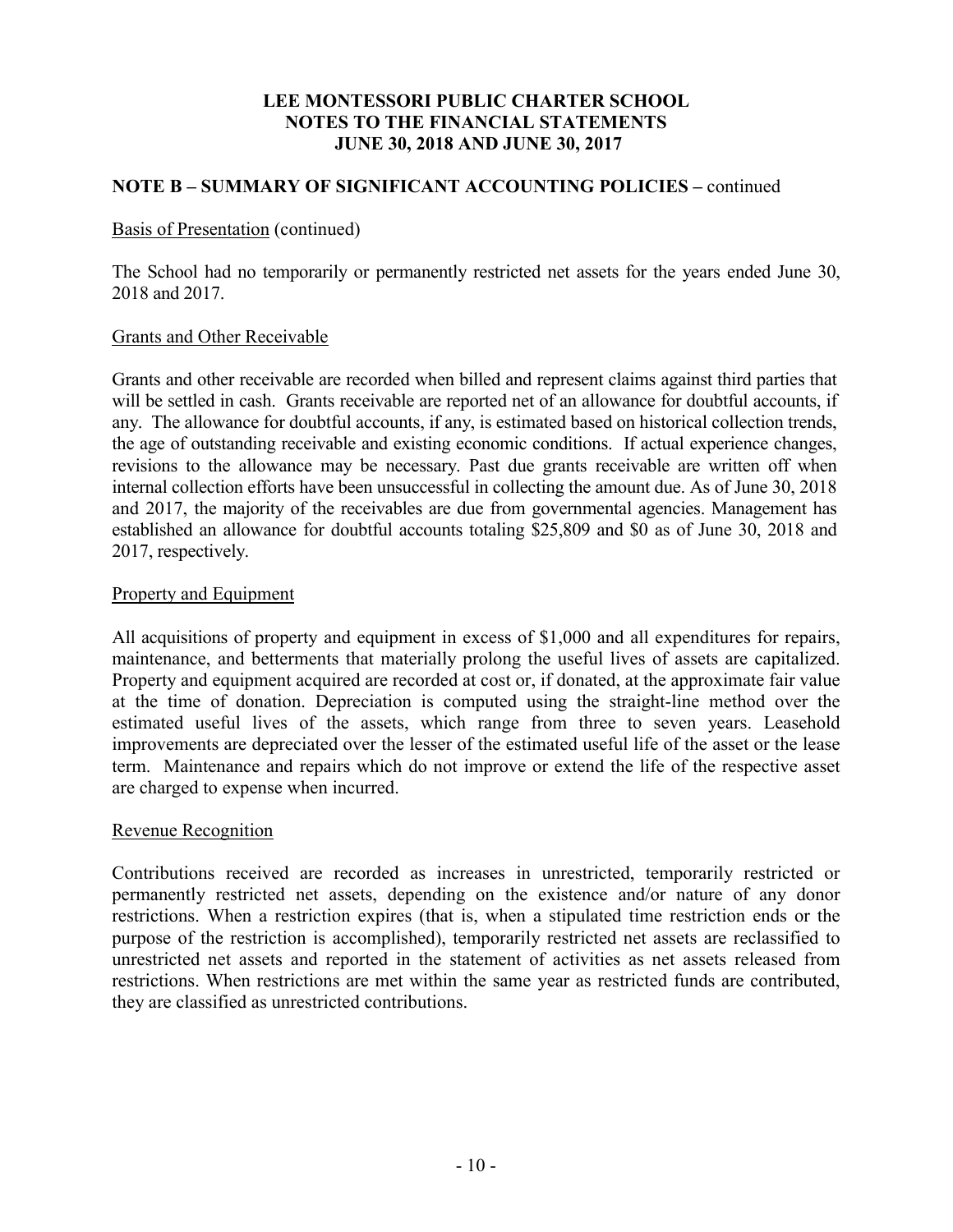### **NOTE B – SUMMARY OF SIGNIFICANT ACCOUNTING POLICIES –** continued

### Revenue Recognition (continued)

Per pupil appropriated revenue is recognized during the period for which the associated education services are provided. Per pupil appropriations includes \$632,578 and \$540,173 for enhancements, such as special education and at risk students, for the years ended June 30, 2018 and 2017, respectively.

Government entitlements and grants and are recognized during the period in which the work is performed. Accordingly, grant funds received in the current fiscal year, for work to be performed in the next fiscal year are recorded as deferred revenue.

Activity fees are recognized at the time of the activity. This revenue represents amounts collected from students for, but not restricted to, field trips, meals, camps and other school related activities.

#### In-kind Contributions

The School holds an annual fundraising event for which it receives in-kind contributions of goods that are auctioned. The in-kind contributions are recognized at fair value at the date of the donation.

#### Functional Allocation of Expenses

The costs of providing the School's various programs and supporting services have been summarized on a functional basis in the accompanying statement of activities. Accordingly, certain costs have been allocated among the programs, fundraising and supporting services benefited.

#### Use of Estimates

The preparation of financial statements in conformity with accounting principles generally accepted in the United States of America requires management to make certain estimates and assumptions. These estimates affect the reported amounts of assets and liabilities, the disclosure of contingent assets and liabilities at the date of the financial statements, and the reported amounts of revenue and expenses during the reporting period. Actual results could differ from these estimates.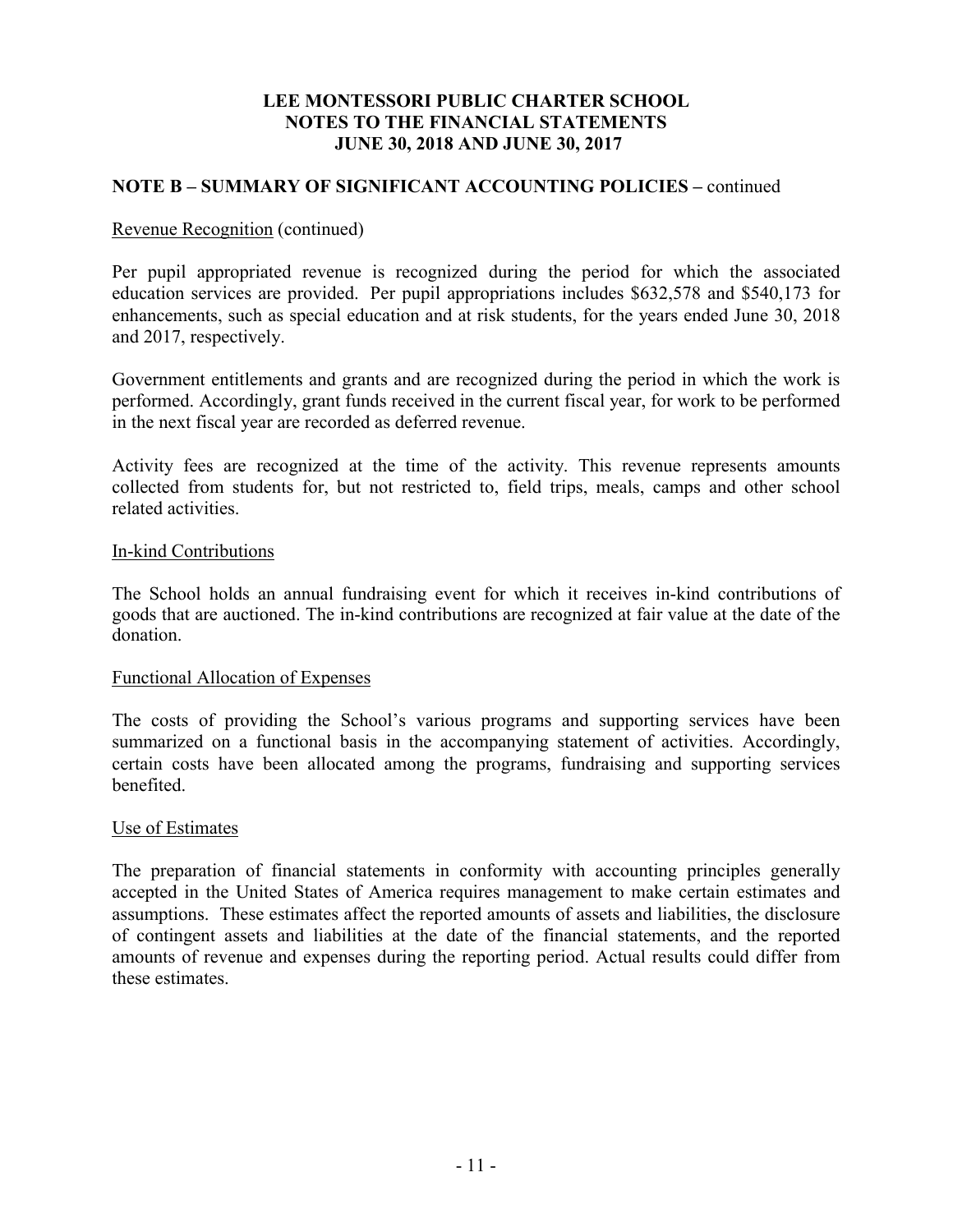# **NOTE B – SUMMARY OF SIGNIFICANT ACCOUNTING POLICIES –** continued

#### Reclassifications

Certain amounts for 2017 have been reclassified to conform to the current year presentation. The reclassification had no effect on previously reported net assets or change in net assets.

# **NOTE C – INCOME TAXES**

The School is exempt from federal income taxes on related income under Section  $501(c)(3)$  of the Internal Revenue Code. In addition, the School is classified as an entity that is not a private foundation under Section 509(a)(1).

The School believes that it has appropriate support for any tax positions taken, and as such, does not have any uncertain tax positions that are material to the financial statements or that would have an effect on its tax-exempt status. There are no unrecognized tax benefits or liabilities that need to be recorded.

The School's information returns are subject to examination by the Internal Revenue Service for a period of three years from the date they were filed, except under certain circumstances. The School's Form 990 tax returns for the years ending June 30, 2015 through 2017 are open for examination by the Internal Revenue Service, although no request has been made as of the date of these financial statements.

#### **NOTE D – OPERATING LEASE**

The School entered into a lease agreement on April 15, 2016, with St. Paul on Fourth Street, Inc. ("St. Paul") for leasing space to operate the School on its new premises on fourth street for the School year beginning July 1, 2016. The term of this lease is through June 30, 2021, with an agreement to extend the lease for four additional five-year terms. The lease agreement is considered full service, as it covers rent, utilities, building maintenance repairs, cleaning and other miscellaneous services.

In accordance with the terms of the lease agreement, the School is required to pay a usage fee, which is determined based on the number of student enrollment. The total annual usage fee is based on the number of students enrolled as of each census date (every October) multiplied by the greater of the per pupil facilities allowance received by the School from the District of Columbia, or \$3,124. Accordingly, the School cannot reasonably estimate its future minimum lease liability under the terms of the lease.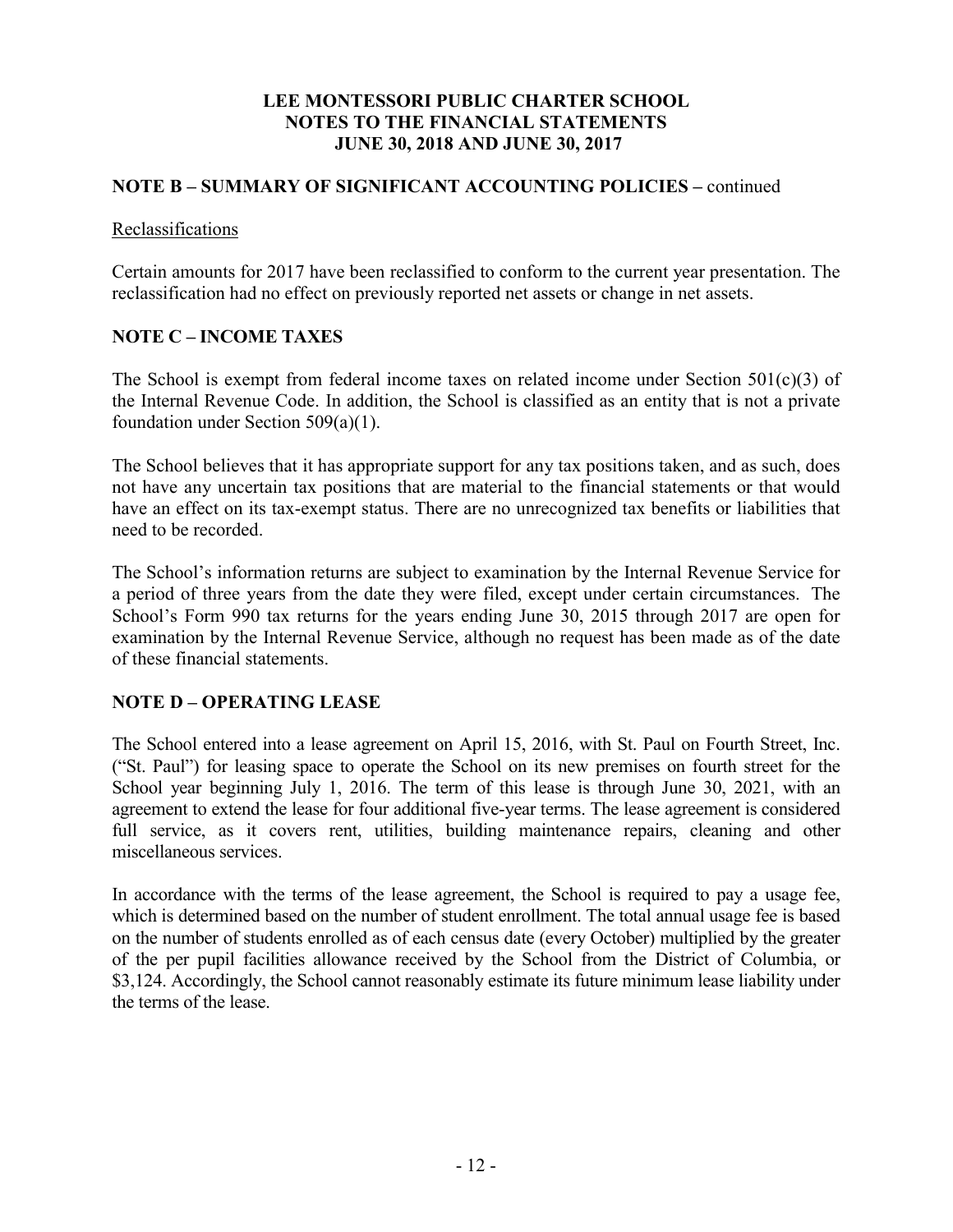# **NOTE D – OPERATING LEASE –** continued

The lease agreement provides for an option for the School to purchase the leased premises. The option to purchase must be exercised by the School any time after the fifth anniversary, but before the tenth anniversary of the lease effective date. After the tenth anniversary, the purchase option will no longer be offered. The purchase price is determined based on the lessor's all-in actual costs, as further defined in the lease agreement. As of the date these financial statements were available to be issued, management of the School has not evaluated the purchase option, and plans to evaluate at a future time.

Rent expense for the years ended June 30, 2018 and 2017, totaled \$573,457 and \$452,980, respectively.

# **NOTE E – RETIREMENT PLAN**

The School sponsors a 403(b) deferred compensation retirement plan (the "Plan") for all employees who are at least 18 years of age. Eligible employees can become participants on the first day of the month immediately following the completion of eligibility requirements. Employees may make elective deferred contributions from their eligible earnings, up to the amount allowed by the Internal Revenue Service. It is optional for the School to match the first three percent of a participant's compensation. The total retirement contributions were \$21,267 and \$0, respectively, for the years ended June 30, 2018 and 2017.

# **NOTE F – CONCENTRATIONS OF RISK**

The School is supported primarily by local and federal appropriations and local grants. For the years ended June 30, 2018 and 2017, 99% and 93%, respectively, of the total revenue was provided by government agencies. Reduction of this source of support would have a significant impact on the School's programs and activities. The geographical area of clients served is Ward 5 of the District of Columbia.

As of June 30, 2018 and 2017, the School had cash that exceeded federally insured limits by approximately \$660,000 and \$530,000, respectively. Management has evaluated the financial institutions and does not believe it is exposed to any significant credit risk.

# **NOTE G – COMMITMENTS AND CONTINGENT LIABILITIES**

The School receives revenue from government grants and contracts that are subject to inspection and audit by the appropriate funding agency. The purpose is to determine whether program funds were used in accordance with their respective guidelines and regulations. The potential exists for disallowance of previously funded program costs. The School is of the opinion that disallowance, if any, arising from such audits will not have a material effect on the financial statements. The School has no provisions for the possible disallowance of program costs on its financial statements.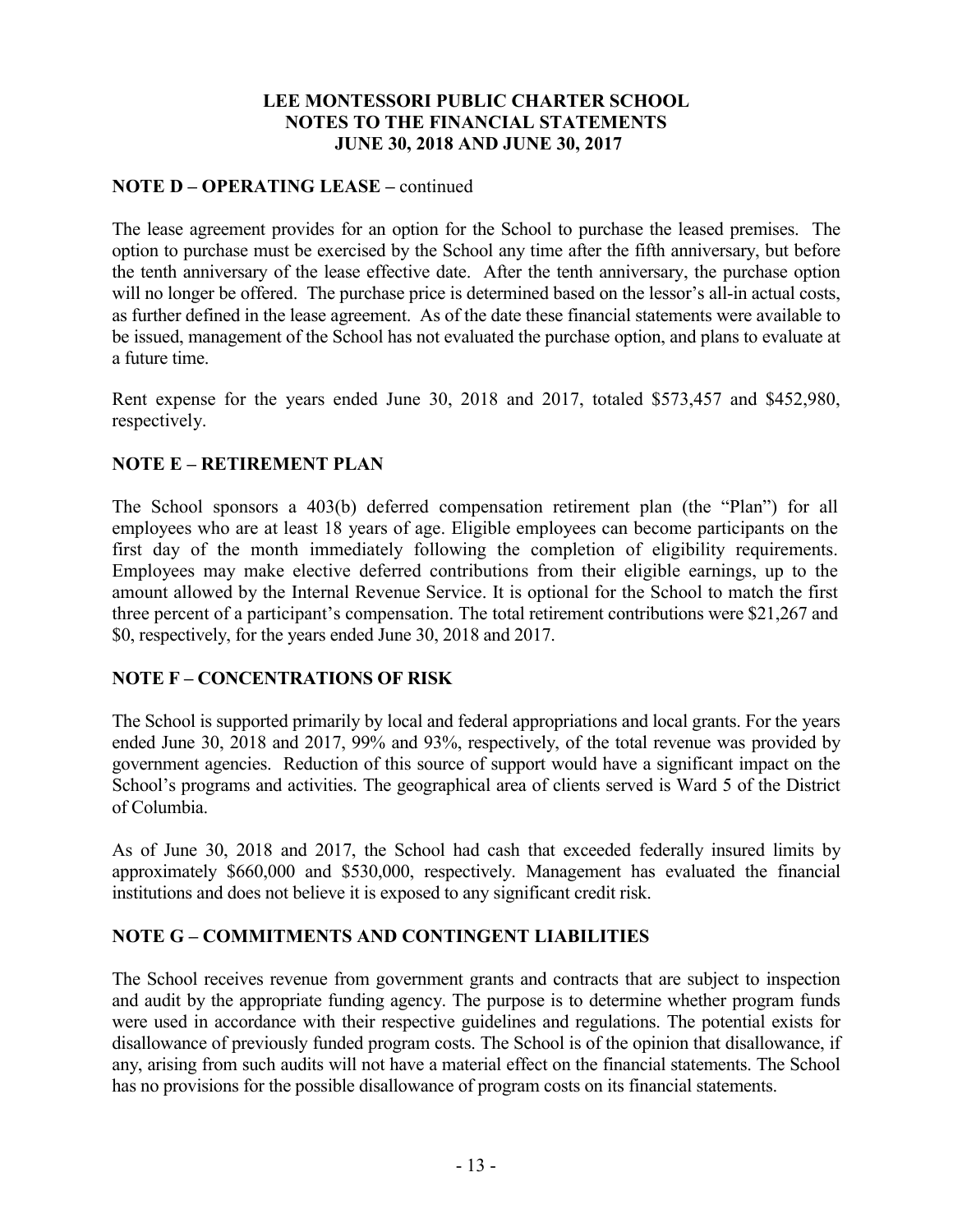(continued)

# **NOTE H – SUBSEQUENT EVENTS**

In preparing these financial statements, the School's management has evaluated events and transactions for potential recognition or disclosure through November 28, 2018, the date the financial statements were available to be issued. There are no other events that required further recognition or disclosure.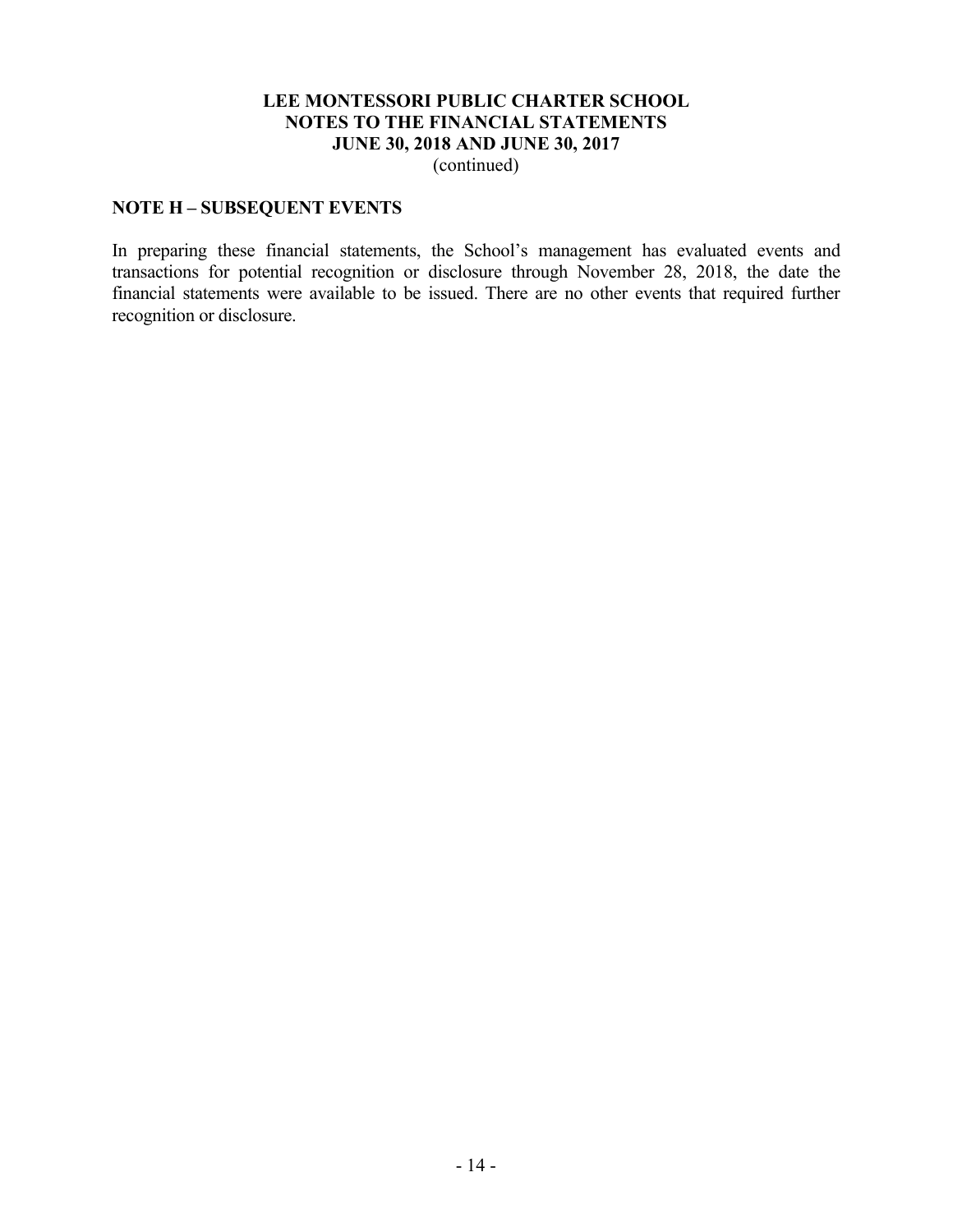

1730 Rhode Island Avenue, NW Suite 800 Washington, DC 20036 (202) 296-3306 Fax: (202) 296-0059

# **Independent Auditor's Report on Internal Control over Financial Reporting and on Compliance and Other Matters Based on an Audit of Financial Statements Performed In Accordance with** *Government Auditing Standards*

To the Board of Trustees Lee Montessori Public Charter School Washington, DC

We have audited, in accordance with the auditing standards generally accepted in the United States of America and the standards applicable to financial audits contained in *Government Auditing Standards*, issued by the Comptroller General of the United States, the financial statements of Lee Montessori Public Charter School (the "School") (a nonprofit organization), which comprise the statement of financial position as of June 30, 2018, and the related statements of activities, functional expenses, and cash flows for the year then ended, and the related notes to the financial statements, and have issued our report thereon dated November 28, 2018.

# **Internal Control over Financial Reporting**

In planning and performing our audit of the financial statements, we considered the School's internal control over financial reporting (internal control) to determine the audit procedures that are appropriate in the circumstances for the purpose of expressing our opinion on the financial statements, but not for the purpose for expressing an opinion on the effectiveness of the School's internal control. Accordingly, we do not express an opinion on the effectiveness of the School's internal control.

A *deficiency in internal control* exists when the design or operation of a control does not allow management or employees, in the normal course of performing their assigned functions, to prevent, or detect and correct, misstatements on a timely basis. A *material weakness* is a deficiency, or a combination of deficiencies, in internal control such that there is a reasonable possibility that a material misstatement of the entity's financial statements will not be prevented, or detected and corrected on a timely basis. *A significant deficiency* is a deficiency, or a combination of deficiencies, in internal control that is less severe than a material weakness, yet important enough to merit attention by those charged with governance.

Our consideration of internal control over financial reporting was for the limited purpose described in the first paragraph of this section and was not designed to identify all deficiencies in internal control over financial reporting that might be material weaknesses or significant deficiencies. Given these limitations, during our audit we did not identify any deficiencies in internal control that we consider to be material weaknesses. However, material weaknesses may exist that have not been identified.